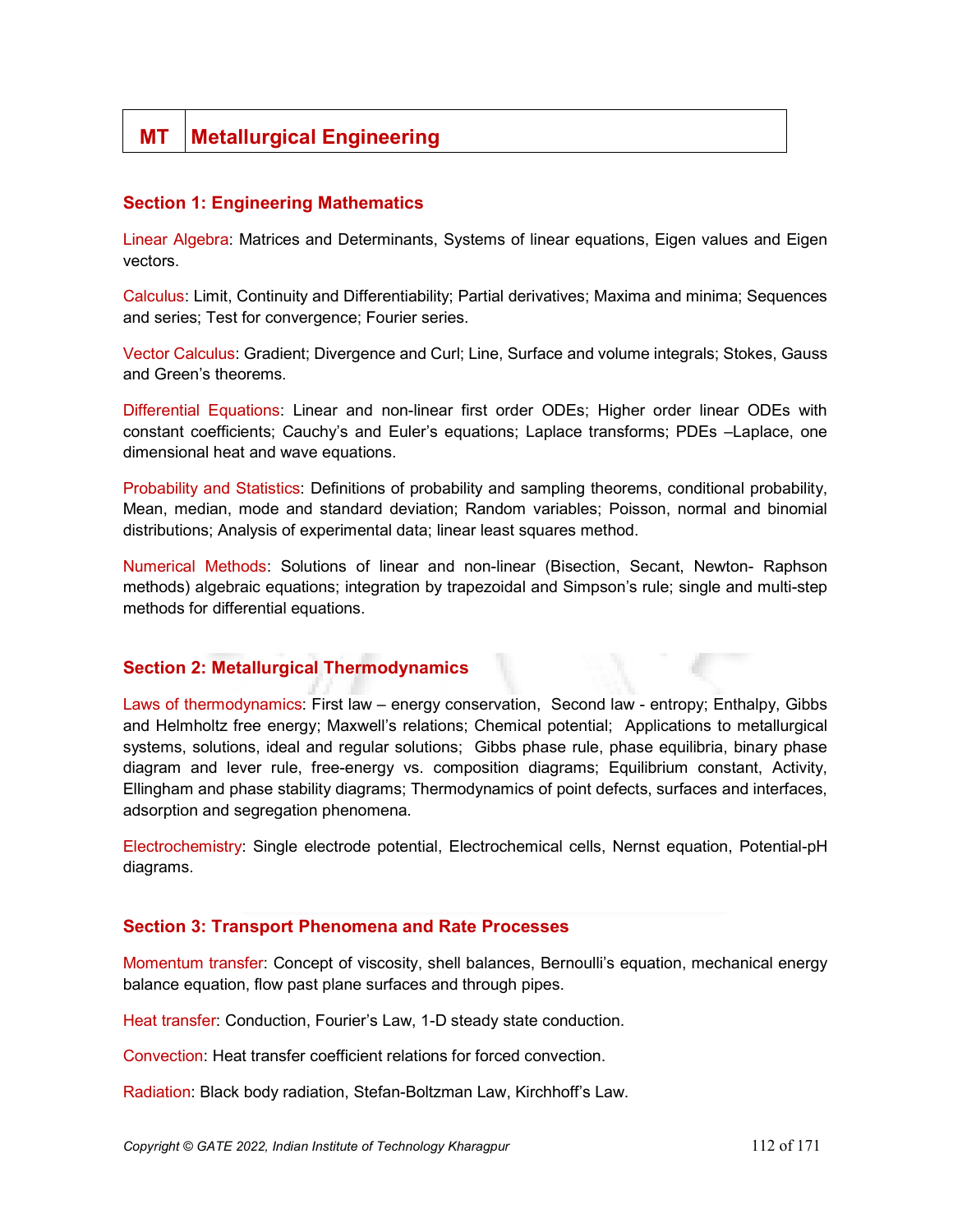Mass transfer: Diffusion and Fick's laws, Mass transfer coefficients.

Dimensional analysis: Buckingham Pi theorem, Significance of dimensionless numbers.

Basic laws of chemical kinetics: First order reactions, reaction rate constant, Arrhenius relation, heterogeneous reactions, oxidation kinetics.

Electrochemical kinetics: Polarization.

## Section 4: Mineral Processing and Extractive Metallurgy

Comminution techniques, Size classification, Flotation, Gravity and other methods of mineral beneficiation; Agglomeration: sintering, pelletizing and briquetting.

Material and Energy balances in metallurgical processes; Principles and processes for the extraction of non-ferrous metals – aluminum, copper and titanium.

Iron and steel making: Material and heat balance in blast furnace; Structure and properties of slags and molten salts – basicity of slags - sulphide and phosphate capacity of slags; Production of metallurgical coke.

Other methods of iron making (COREX, MIDRE)

Primary steel making: Basic oxygen furnace, process dynamics, oxidation reactions, electric arc furnace.

Secondary steel making: Ladle process – deoxidation, argon stirring, desulphurization, inclusion shape control, principles of degassing methods; Basics of stainless steel manufacturing.

Continuous Casting: Fluid flow in the tundish and mould, heat transfer in the mould, segregation, inclusion control.

# Section 5: Physical Metallurgy

Chemical Bonding: Ionic, covalent, metallic, and secondary bonding in materials, Crystal structure of solids – metals and alloys, ionic and covalent solids, and polymers.

X-ray Diffraction – Bragg's law, optical metallography, principles of SEM imaging.

Crystal Imperfections: Point, line and surface defects; Coherent, semi-coherent and incoherent interfaces.

Diffusion in solids: Diffusion equation, steady state and error function solutions; Exampleshomogenenization and carburization; Kirkendall effect; Uphill diffusion; Atomic models for interstitial and substitutional diffusion; Pipe diffusion and grain boundary diffusion.

Phase transformation: Driving force, Homogeneous and heterogeneous nucleation, growth Kinetics Solidification in isomorphous, eutectic and peritectic systems, cast structures and macrosegregation, dendritic solidification and constitutional supercooling, coring and microsegregation.